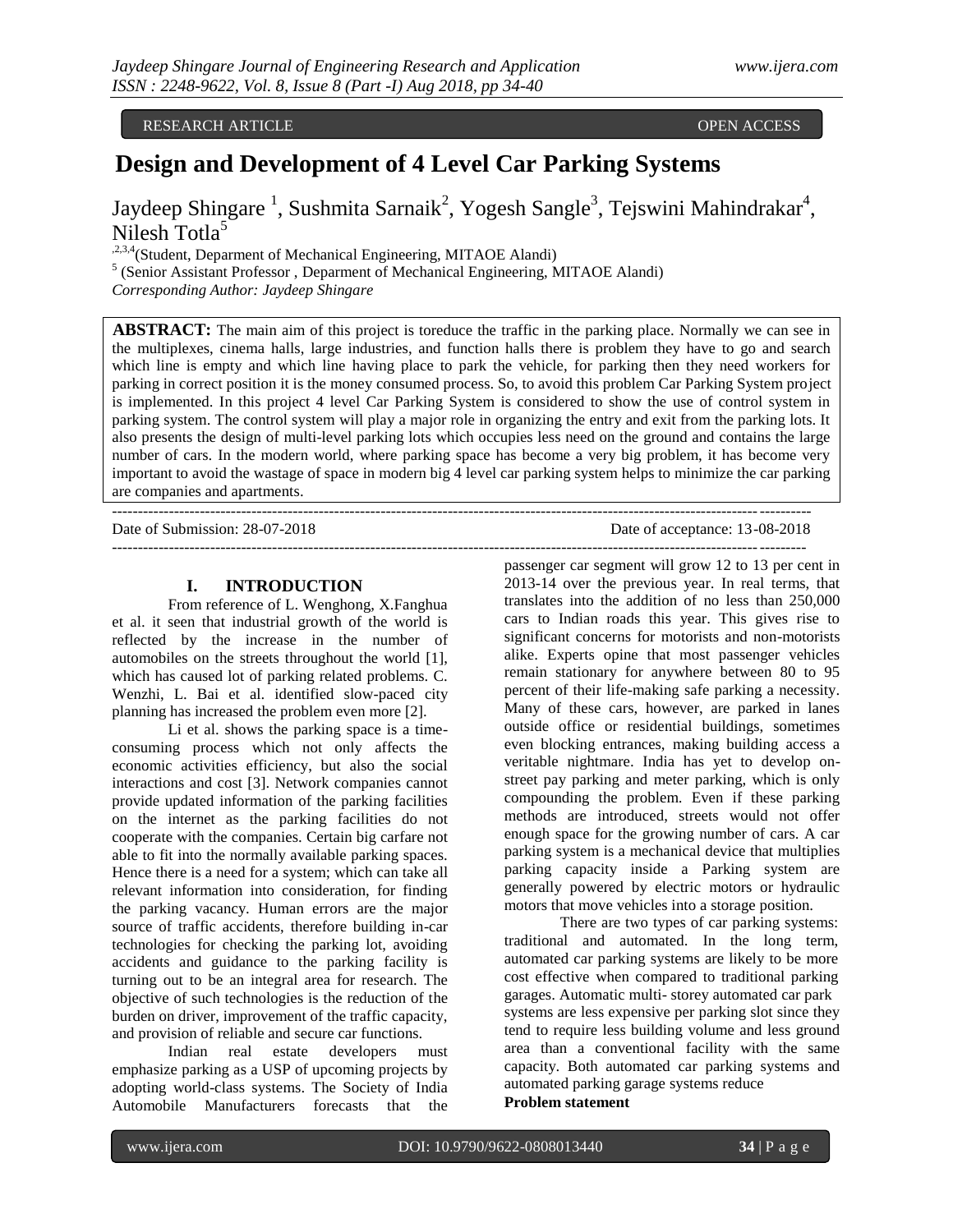To develop and validate a 4-level pit car park with optimized design so as to use a double hydraulic cylinder to lift and to lower the platform. To use some safety mechanism to prevent the destruction caused due to faulty situation like leakage of oil from the cylinder and to use some mechanism to keep the platform straight during its fully loaded condition.

#### **Objectives**

Literature Survey: To generate new ideas for developing the new model of 4 level pit car park based on study of existing stack par. To finalize the conceptual design. Detail lay outing and part design with calculations and analysis. Prototype Trials

#### **Bene ts**

There are several advantages of employing a car park system for urban planners, business owners and vehicle drivers. They offer convenience for vehicle users and ef cient usage of space for urbanbased companies. Automated car park systems save time, money, space and simplify the often-tedious task of parking. Auto car lifts move vehicles into safe and secure storage areas until they are needed.

#### **Maintenance and Service**

Service intervals vary for automated car parking systems, depending on the type of machines used and their usage. Parking systems should be serviced at least once a year, and up to four times a year for high traf c areas or for valet parking. In addition, regular cleaning is mandatory to keep the car parking system in good working order, especially with the problems posed by weather (salt on the road can spread to lifter platforms and cause severe damage if not removed. A reputable car parking company will regularly clean all critical elements of its automated parking system, including the car lifters top and bottom, all concrete pits, all posts resting on the concrete, and the entire concrete oor in the parking area.

# **II. METHODOLOGY OF DESIGN**

- 1. Design and analysis Catia and Ansys.
- 2. Fabrication At vendors place.
- 3. pollution cars are not running or circling around while drivers look for parking system.
- 4. Assembly of prototype at vendors place.
- 5. Trials at vendors place.
- 6. Manufacturing of model.

#### **III. DESIGN**

#### **Platform**

Present model of PIT PARK has two main columns made up of mild steel rolled channel section

of ISMC 200. The platform is made up of three basic components i) Z profile on both sides ii) Corrugated GI sheet of 1.6 mm thickness and iii) Cross members joining both Z profiles and supporting corrugated GI profiles. Cross members are made up of mild steel rolled square tubes of 50 mm size. At the entry of the platform GI sheet is given slope so that car can climb easily on the platform. The total height of the platform top when resting on ground is about 80 mm. The platform of standard model is of the size 2.1 m wide x 3.8 m long. It is suitable for most of the passenger car models in India. The pay load capacity of this platform is 2000 kg. This platform is joined on both sides by the vertical slides called as vertical carriage. these vertical carriages are made up of bend plates. The bend plate accommodates four number of guide pieces which provide smooth vertical movement of platform on the columns mounted on the both sides of the platform.

#### **Cylinder**

The platform is moved up and down by using a hydraulic cylinder attached to the LHS and RHS vertical carriage. The cylinder is mounted near LH side and RH side column. This cylinder is of double acting, telescopic type and has two stages. The maximum stroke is 2.05 m.

#### **Telescopic Cylinder**

Cylinders are designed with a series of steel or aluminum tubes of progressively smaller diameters nested within each other. The largest diameter sleeve is called the main or barrel. The smaller inner sleeves are called the stages. The smallest stage is often called the plunger or piston rod. The cylinders are usually mounted in machinery by pivot mounts welded to the end or outer body of the barrel as well as on the end of the plunger. Telescopic cylinders are commonly re- stricted to a maximum of 6 stages. 6 stages are commonly thought to be the practical design limit as stability problems become more dif-ficult with larger numbers of stages. There are exceptions however, with one pneumatic cylinder manufacturer successfully incorporating up to 9 stages in their cylinder designs. Telescopic cylinders require careful design as they are subjected to large side forces especially at full extension. The weight of the steel bodies and the hydraulic oil contained within the actuator create moment loads on the bearing sur- faces between stages. These forces, combined with the load being pushed, threaten to bind or even buckle the telescopic assembly. Suffi- cient bearing surfaces must therefore be incorporated in the design of the actuator to prevent failure in service due to side forces. Telescopic cylinders must only be used in machinery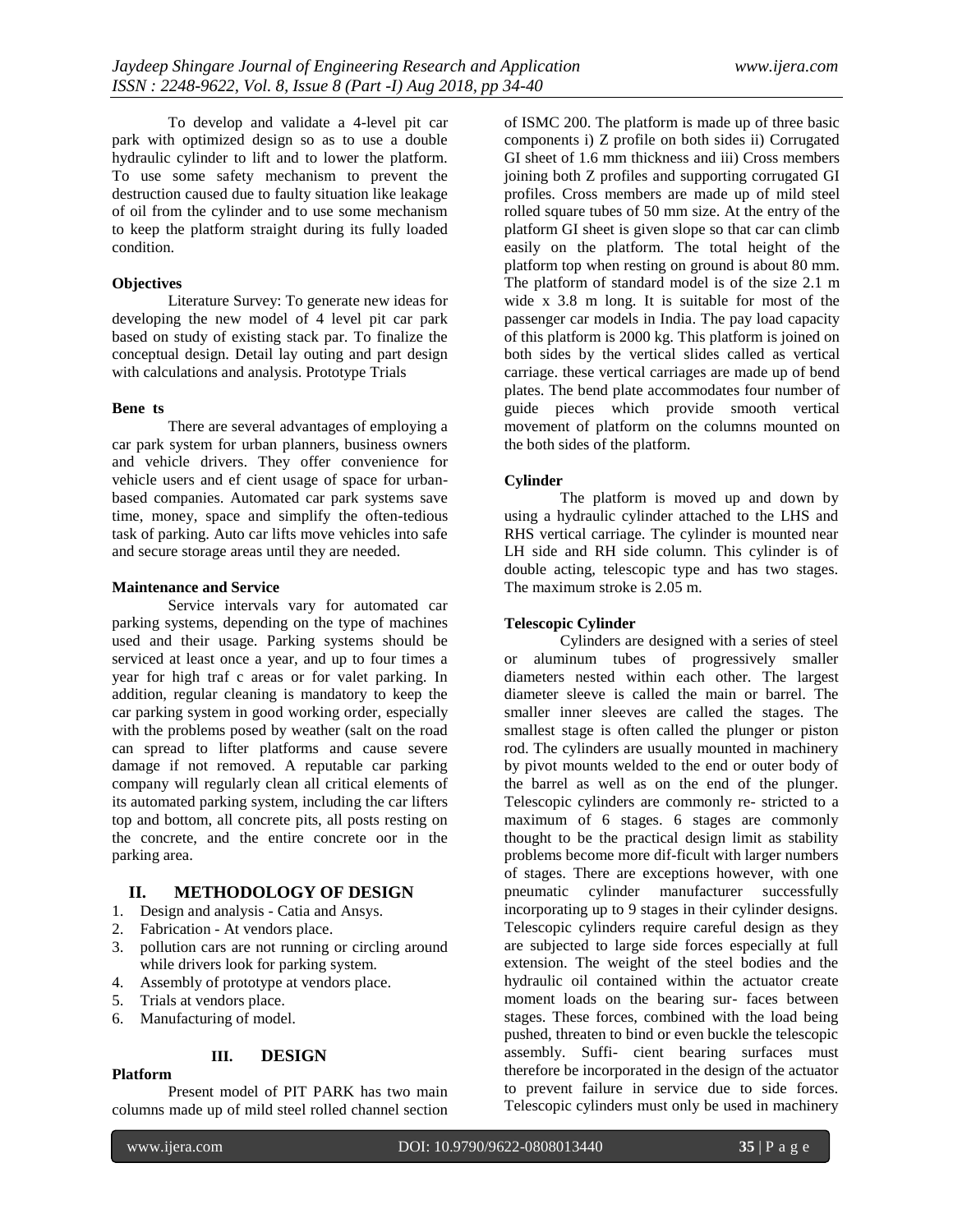as a device for providing force and travel. Side forces and moment loads must be minimized.

Telescopic cylinders should not be used to stabilize a structural com- ponent. Hydraulic telescopic cylinders are often limited to a maxi- mum hydraulic pressure of 2000-3000 psi. This is because the out- ward forces produced by internal hydraulic pressure tends to expand the steel sleeve sections. Too much pressure will cause the nested sleeves to balloon outward, bind the mechanism and stop moving. The danger exists that a permanent deformation of the outer diameter of a sleeve could occur, thus ruining a telescopic actuator. For this reason, care must be taken to avoid shock pressures in a hydraulic system us- ing telescopic cylinders. Often such hydraulic systems are equipped with shock suppressing components, such as hydraulic accumulators, to absorb pressure spikes.

#### **Double acting cylinder**

Double acting rod style cylinder, the Double acting telescopic cylinder is extended using hydraulic or pneumatic pressure but retracts using external forces when the fluid medium is removed and relieved to the reservoir. This external retraction force is usually gravity act- ing on the weight of the load. This external weight must obviously be sufficient to overcome the friction and mechanical losses within the machine design even after the work portion of the machine cycle has been accomplished. In the example above of the dump truck, the weight of the dump body, now raised at an angle of 60 degrees but empty of the load, must be enough to force the pressurized hydraulic fluid out of the cylinder and cause it to retract to the fully collapsed position.

#### **Chain Mechanism**

Balance the load of platform and to keep it in horizontal position dur- ing functioning, a leaf chain has been used crosswise such that LH side end of it is fixed to the base of LH column and the other end is fixed to the top side of the RH column. This chain passes over the rollers mounted on the Z profiles and below the platform across. Thus there is no need of two cylinders for lifting the loaded platform.

The lifting of the platform is achieved through hydraulic power while the lowering of the platform is by gravity. There is a solenoid operated

valve fitted at oil port of the cylinder. During upward stroke pressurised hydraulic oil is pumped in the cylinder at about 160 bar. During lowering the valve is simply opened electrically and oil is drained to the tank. As the hydraulic oil acts as buffer there is no jerk or impact or banging during lowering the platform.

The platform is positioned along its length with respect to columns such that position of CG of the platform as well as that of loaded plat- form are close to column vertical axis. This helps to avoid more num-ber of columns and also the wear of guide pieces. Both the columns have a base which can be grouted to the concrete floor using hammer drive expansion type foundation bolts.

#### **Safety Mechanism**

Avoid the falling of the platform in case of any kind of leakage of oil through cylinder or otherwise, there is an electromagnetically operated device called as 'fall protector' is fitted on the LH column. It acts as a safety device. The dog of the fall protector gets attracted towards the electromagnet during required downward stroke. Its function is very much similar to door latch.

#### **Safety features of multi-parking syaytem**

- 1. Magnet lever for mechanical safety front side. Avoids unintentional lowering of platform. Chain Sprocket Safety. Safety for chain sprocket during operation.
- 2. Safety limit switches for mechanical safety at rear side. Safety against unintentional lowering of platform.
- 3. Chain slack safety switch. Safety against platform tilting during operation.
- 4. IVCar entry sensor for safety. Safety for people at the entry position against accidents.
- 5. Rear Limit Switch. High quality limit switch for vertical limit sensing.Read switch. Magnetic Imported Read Switches for noncontact sensing of end positions for horizontal movement platform.
- 6. Control Panel. Mitsubishi PLC, Siemens Switchgear, continuous ferruling system for ease of identifications for Maintenance.

# **IV. WORKING**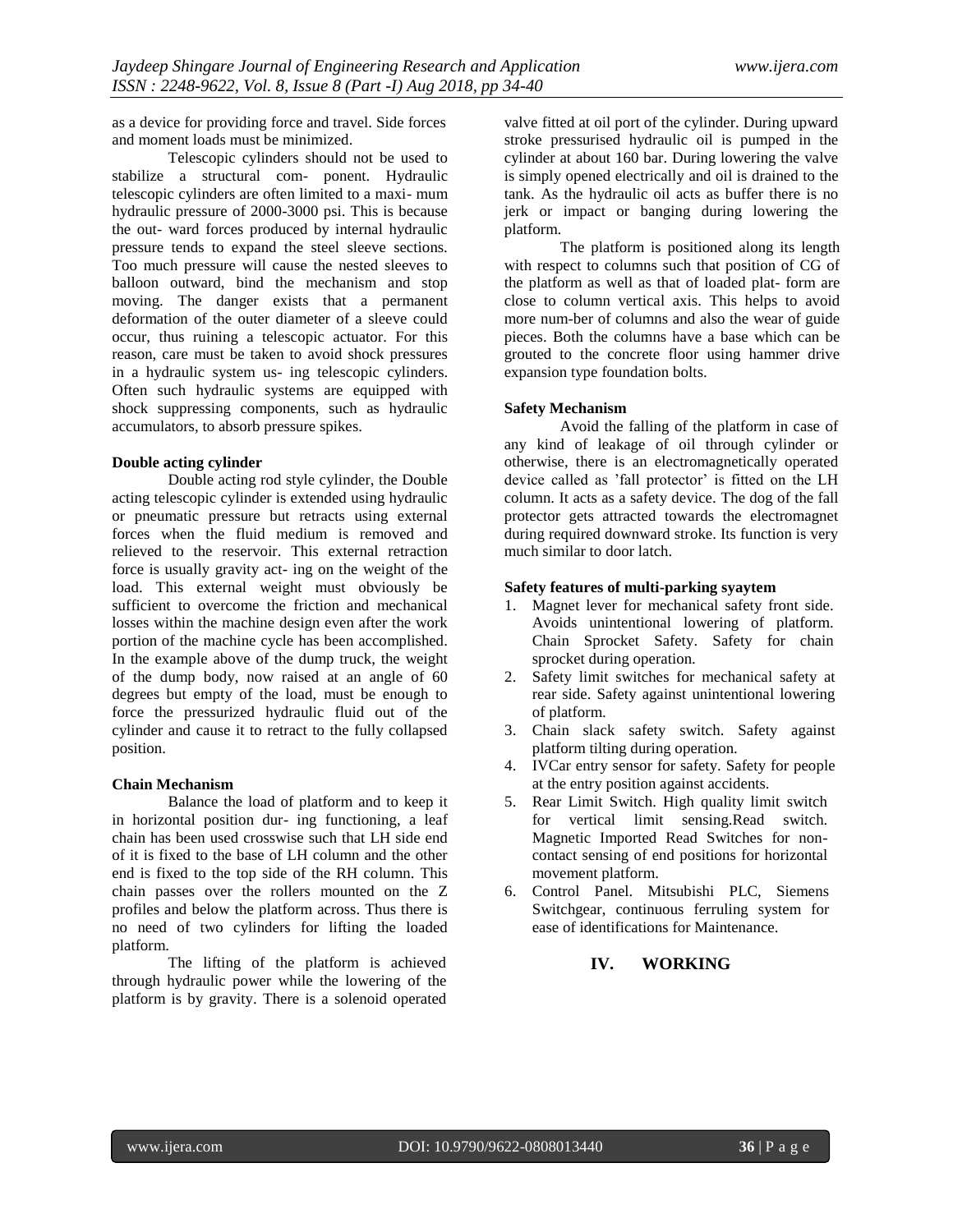







**Step 3**



**Figure 4.3:** System-Middle-Position **Figure 4.4:** System-Lifted

# **V. DESIGN INPUTS**

#### **1. Platform Size :**

Suitable for mounting of various vehicles, 4 wheel- ers weighing up to max. 2500 kgs. Size to be minimum possible considering safety.

Length 3800 mm x Width (min. 1900 mm Max. 2400 mm)

**2. Pay Load Capacity :** Pay Load Max. 2500 Kgs(Benchmarked Specifications) FAW : 60 RAW : 40

**3. Max. Safe Pay Load :** 2500 x 1.1 = 2750 KgsFAW : 60 RAW : 40

**4. Test Pay Load :** 2700 x 1.1 = 2970 Kgs FAW : 60 RAW : 40



## **5. Loading Location :**

Min. Distance between Front / Rear Tyres is 1180 mm (Wagon R) Tyre Width is 120 mm. Hence Load is to applied in area 120 mm x 50 mm and centrally width wise at 1300 mm

## **6. GI Profile :**

Load : Vertical, 726 Kgs Loading Points :Min. 650 mm from centre on both sides on area 120 mm x 50 mm Max. 900 mm from centre on both sides on area 120 mm x 50 mm Boundary Conditions : Profiles supported on Z-Profiles at both ends. Analysis to be done for GI Profile widths 2050.

#### **7. Cross Members :**

Load : Vertical, 726 Kgs Loading Points: Min. 650 mm from centre on both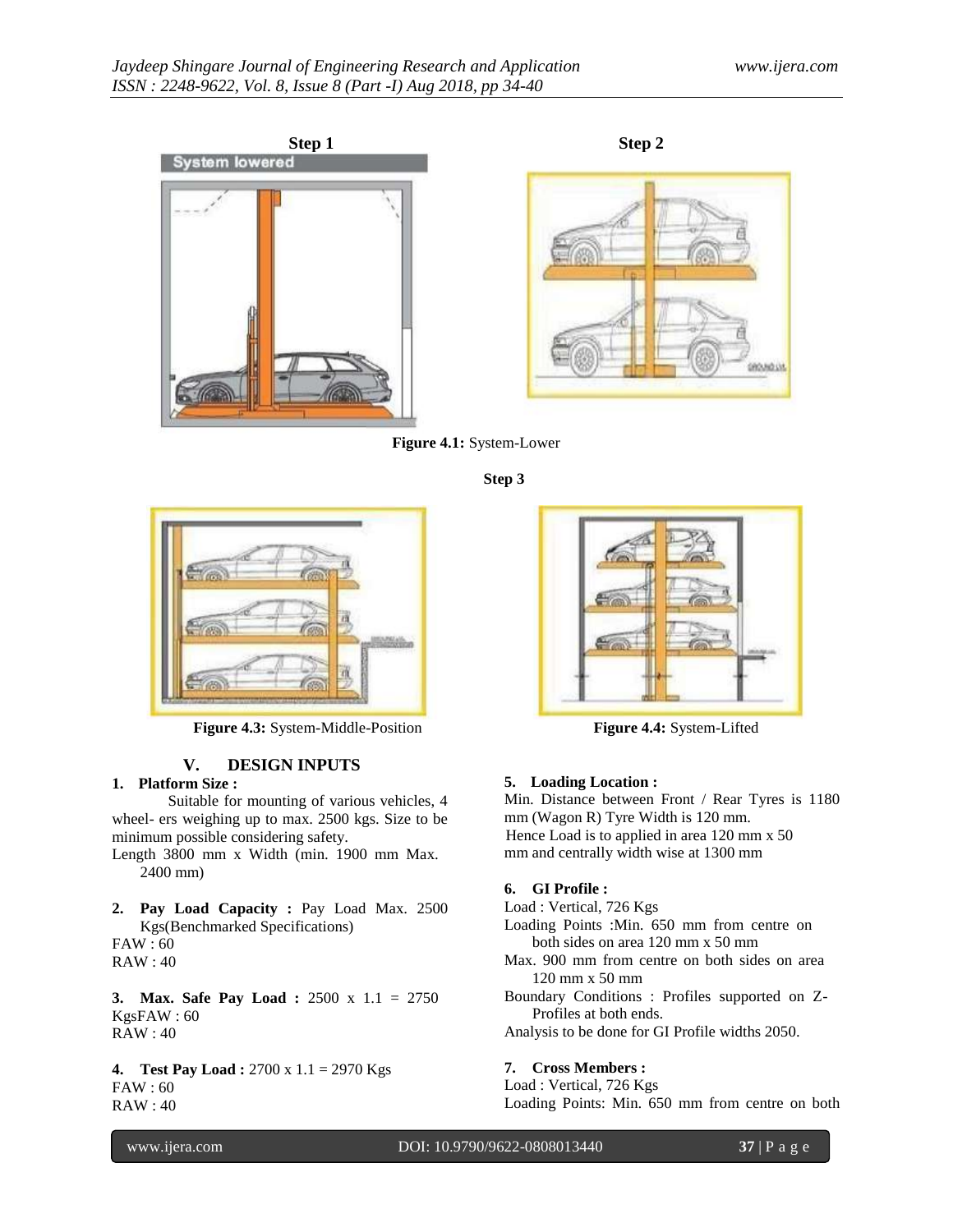sides on area 120 mm x 50 mm

Max. 900 mm from centre on both sides on area 120 mm x 50 mm Boundary Conditions : Cross Member supported at both ends.

Analysis to be done for Cross Members of Length 2100.

#### 8. **Rod End Bracket :**

Load : Vertical, 2420 Kgs + Weight of All Moving Parts (Width 2100.)

Loading Points : Cylinder mounting location Boundary Conditions : Column supported at one end.

#### **9. Z-Profiles + Cross Members :**

Load : Vertical, 726 Kgs on Cross Members below wheels + Weight of Cross members

Loading Points : Min. 650 mm from centre on both sides on area 120 mm x 50 mm

Max. 900 mm from centre on both sides on area 120 mm x 50 mm Boundary Conditions : Cross Member supported on and bolted to Z-Profiles at both ends. Z-Profiles are fixed.

#### **10. Z-Profiles + Cross Members + GI Profiles:**

Load : Vertical, 726 Kgs on Cross Members below wheels Loading Points : Min. 650 mm from centre on both sides on area 120 mm x 50 mm

Max. 900 mm from centre on both sides on area 120 mm x 50 mm Boundary Conditions : Cross Member supported on and bolted to Z-Profiles at both ends. All GI Profiles supported on and bolted to Z-Profiles at both ends. Z-Profiles are fixed.

#### **11. Rod End Bracket :**

Load : Vertical, 2420 Kgs + Weight of All Moving Parts (Width 2100.)

Loading Points : Cylinder mounting location Boundary Conditions : Column supported at one end.

#### **12. Z-Profiles + Cross Members :**

Load : Vertical, 726 Kgs on Cross Members below wheels + Weight of Cross members

Loading Points : Min. 650 mm from centre on both sides on area 120 mm x 50 mm

Max. 900 mm from centre on both sides on area 120 mm x 50 mm Boundary Conditions : Cross Member supported on and bolted to Z-Profiles at both ends. Z-Profiles are fixed.

#### **13. Z-Profiles + Cross Members + GI Profiles :**

Load : Vertical, 726 Kgs on Cross Members below wheels Loading Points : Min. 650 mm from centre on both sides on area 120 mm x 50 mm

Max. 900 mm from centre on both sides on area 120 mm x 50 mm Boundary Conditions : Cross Member supported on and bolted to Z-Profiles at both ends. All GI Profiles supported on and bolted to Z-

Profiles at both ends. Z-Profiles are fixed.

# **VI. SYSTEM DESIGN CALCULATION**

# **1. Calculation FBD, SFD & BMD**

 $Fv=0$  $RA + RB = 12679$  $MA = 0.608.6124 - 14606.6976 + RB$  2.4 = 0 RB=6339.7125N  $RA =$ 6339.7125N  $Mmax$  = 608.6124 Section modulus  $(Z)$  =  $(bd^2)=6 = 0:12(0:05)^2=6$  $= 0:00005$ mm<sup>3</sup> **=**  Mmax=z=608:6124=0:00005  $=$  121N=mm<sup>2</sup>  $FOS =$ (Yieldstrength)/(Allowablestrength) **=**  380/121:72 **=** 3:1218 Therefore factor Of safety for platform  $= 3:1218$ 

#### **2. Calculations for guide pins**

 $Eccentricity =$ 273mm Couple produced due to eccentricity  $= 6922.96/2$  $= 3461.48$  Nm

1.1 m Distance between guide pins = 1.1m



Reaction produced at guide  $pin = F$ Couple =  $F \times 1.1$  $F=3146.8$  $F = 3146.8 N$ 

#### **3. Calculations of Cylinder**

Calculations for bore and capacity of hydraulic cylinderAvailable Data: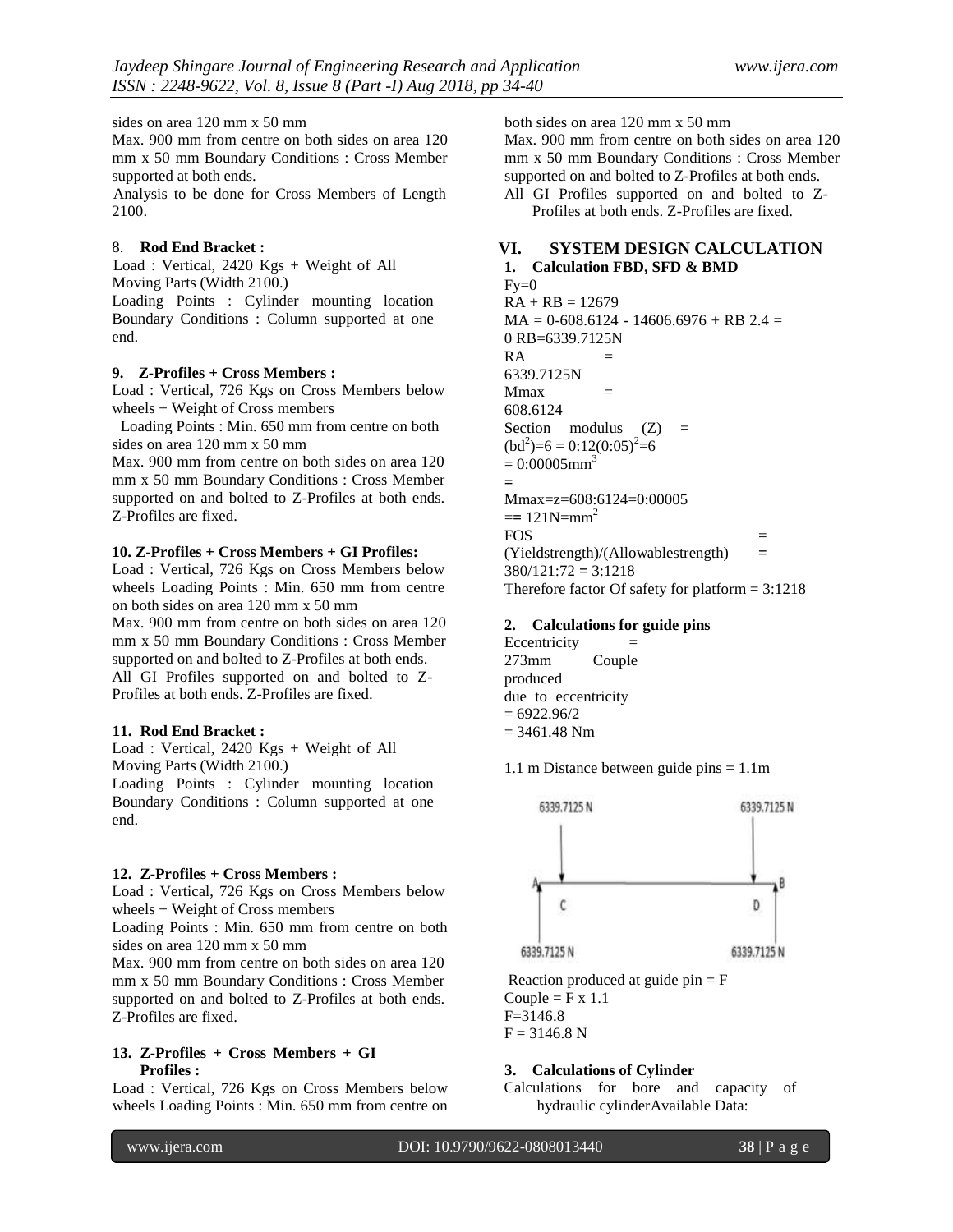Total no of vehicle to be accommodated= 3 Weight of each vehicle=2000kg Size of platform  $= 2.1$ m x 3.8m Size of vehicle =  $5m \times 1.65m \times 1.95m$ 

# **3. Calculation Parameter**

| unuuvii 1 ui uinetei |                    |          |  |  |  |  |
|----------------------|--------------------|----------|--|--|--|--|
| Šг.                  | Parts              | Diameter |  |  |  |  |
|                      | Single<br>cylinder | 73.87mm  |  |  |  |  |
|                      | Double<br>cylinder | 52.2mm   |  |  |  |  |

Calculation:

Weight of platform to be lifted  $=500$ kg Max weight of vehicle  $=$ 2000kg

Total weight to be lifted for 1 platform  $= 2500$ kg For design safety considering additional 500kg so total weight to be lifted  $= 3000$ kg

Max hydraulic pressure for power pack  $= 160 \text{ kg/cm2}$ Std operating pressure intencity140kg/cm2

Case 1: If two cylinders are used Capacity of each cylinder

 $=3000 \text{ kg }/(4) \text{ x d2 } \text{ x } 140 = 3000$ 

 $kg d = 5.22 cm = 52.2 mm$ 

Case 2: If one cylinder is used

Capacity of cylinder =  $6000 \text{ kg}$  /4 x d2 x 140 =  $6000$  $d = 7.387$  cm = 73.87mm

# **VII. CAD DRAWING**



**Figure 6.1**: Final Modal Assembly (a) **Figure 6.2:** Final Modal Assembly (b)

# **VIII. ANALYSIS OF PARTS Analysis of Top Joining Member**



**Figure 7.1**: Loading on Top joining member **Figure7.2:** Stress on Top joining member



**Figure 7.3:** Deformation of Top joining member

## **Analysis of Base Frame:**



**Figure 7.5:** Loading on Base Frame Figure 7.6: Stress on Base Frame

**Top Joining Member:**  $Material = MS - ENS$  $Syt = 465$  N/mm2  $\textbf{FOS} = 2$ Max Equivalent Stress = 72.234 N/mm2